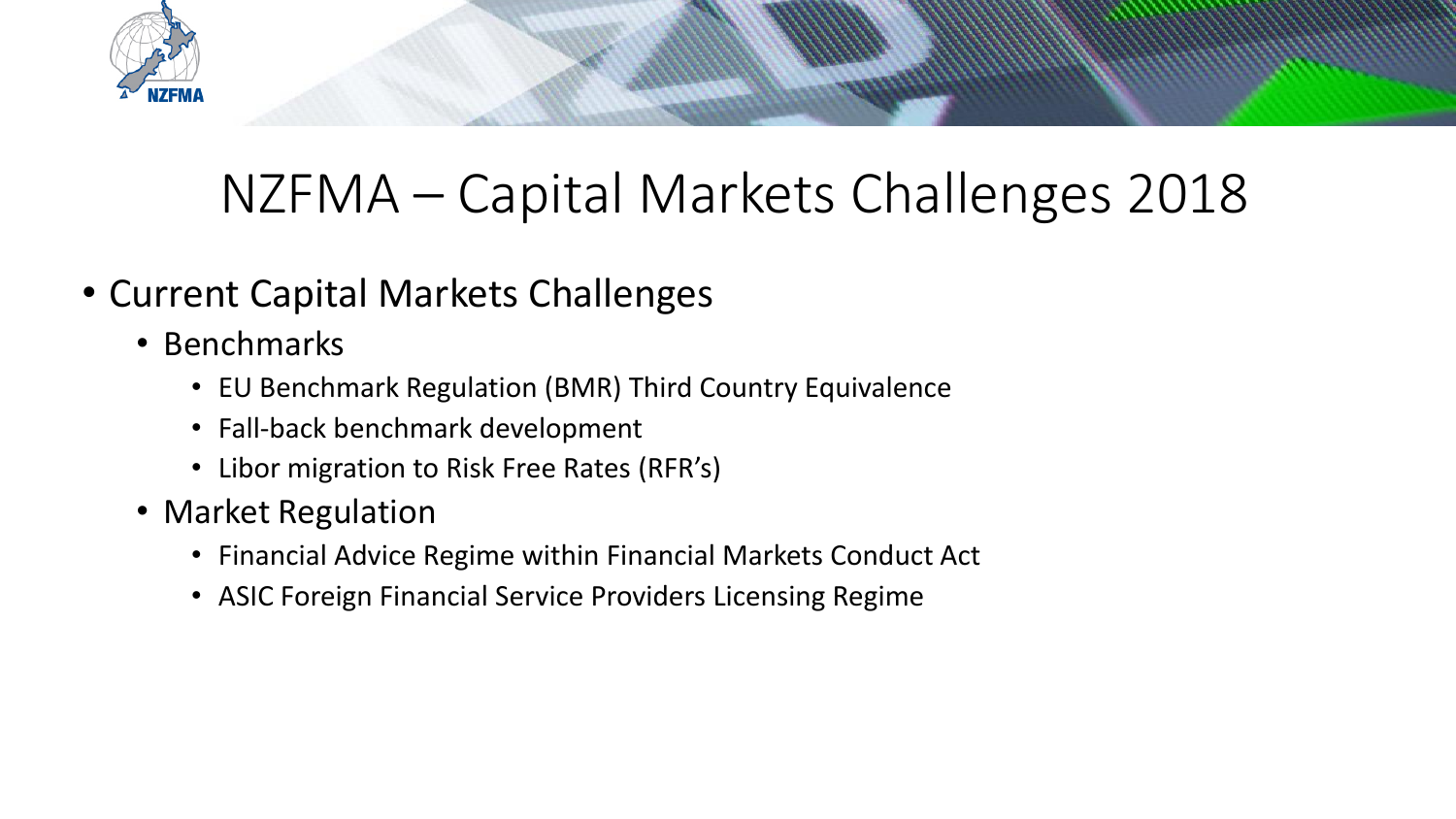

## Benchmarks

- EU Benchmark Regulation BMR
	- Implications for `Third Country' Administered Benchmarks
	- Transitional period ends January 2020
	- BKBM & Closing Rates impacted
	- Significant implications for bank funding and capital markets liquidity
	- Equivalence, Endorsement or Recognition
	- Equivalence pathway licensing regime requirement
	- Stakeholders MBIE, FMA , RBNZ & NZFMA
	- IOSCO Benchmark Principles gap analysis identified
		- Fallback Benchmark requirement
		- Governance structure review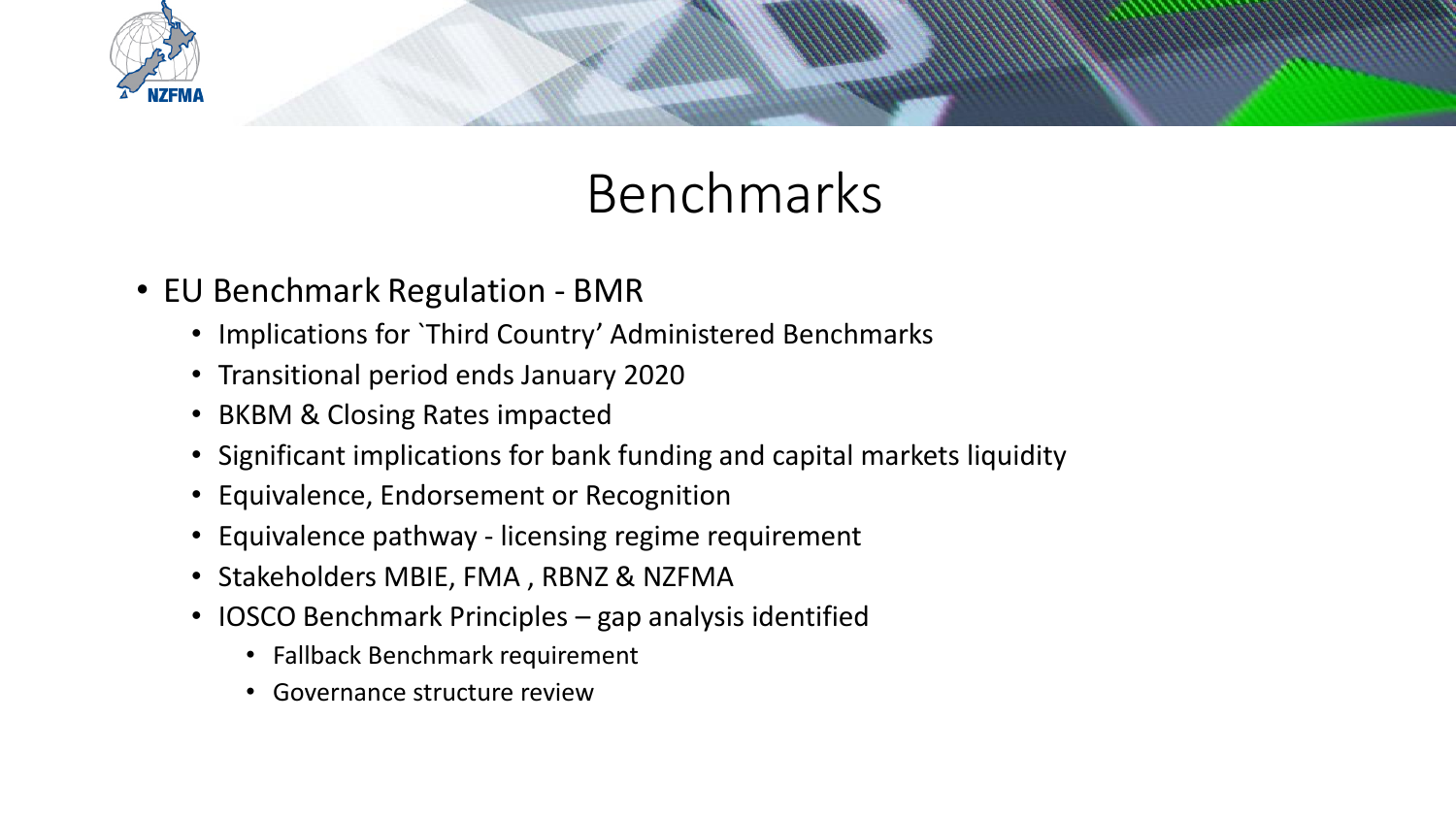

## Benchmarks

- Fall-back Benchmark Development
	- Based on a `risk free' rate
	- Most likely Overnight Cash or OIS based
	- Will have a term structure
	- At working group stage
	- Will co-exist with current IBOR (BKBM)
- LIBOR Benchmark Transitional Issues
	- Concern over impact on basis swaps
	- Slow transition by `buy side'
	- Potential disputes & disruptions